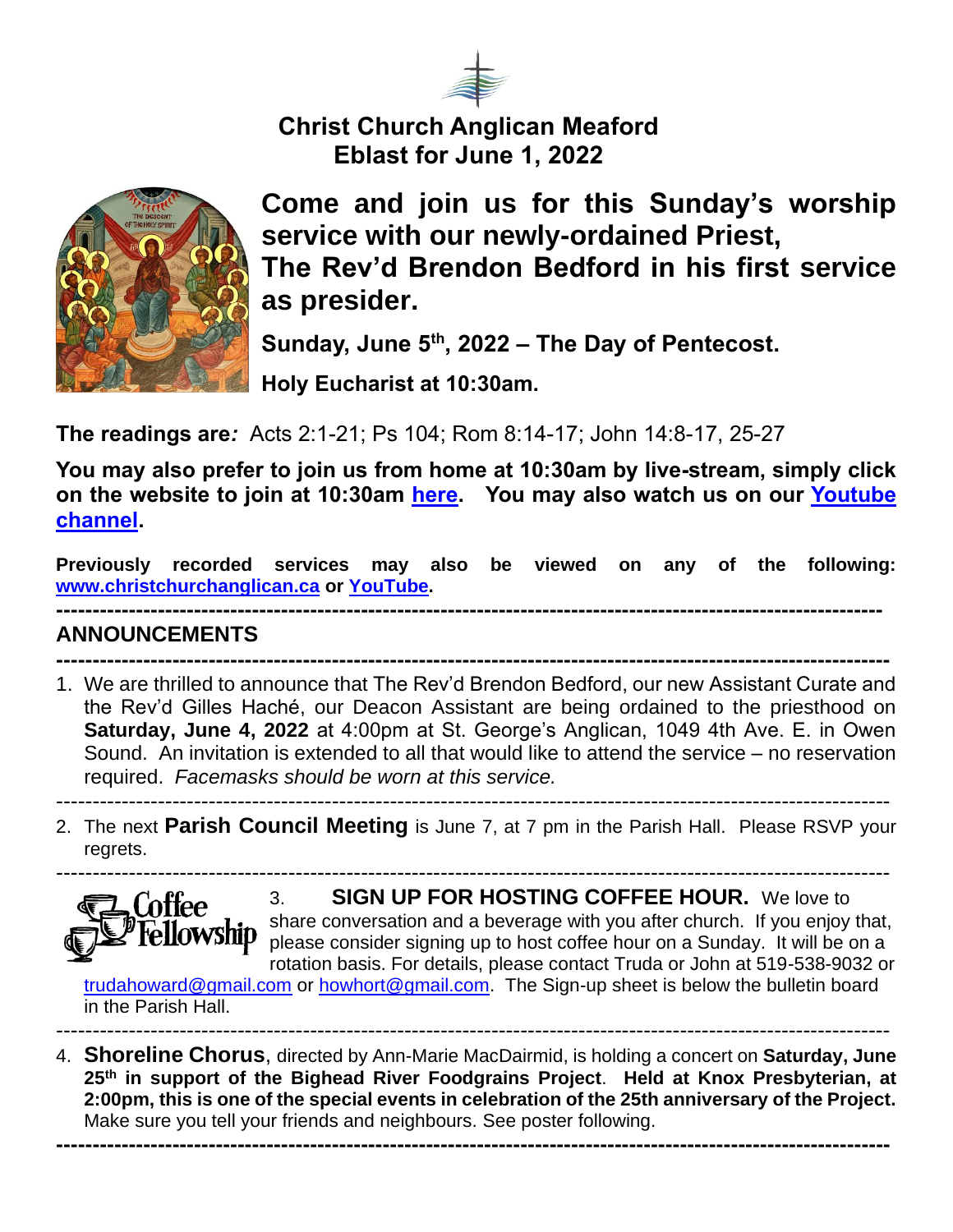- **5.** The **Online Auction in support of t**he **Canadian Foodgrains Bank** is **June 9-15**. For details, please see the poster following. **In light of severe hunger in the world, we hope you will consider supporting this worthwhile endeavour.**  --------------------------------------------------------------------------------------------------------------------------------------
- **6. From the Diocese of Huron – take a look at "All God's Critters" – a music video compiled by the Huron Church Camp leaders this year.**



**[https://diohuron.org/podcasts/media/2022-05-30-all](https://diohuron.org/podcasts/media/2022-05-30-all-god-s-critters)[god-s-critters](https://diohuron.org/podcasts/media/2022-05-30-all-god-s-critters)** Camp Huron is a green and growing overnight summer camp community where children and youth gather to enjoy fun activities,

share good food and make life-long friends in a beautiful outdoor setting on Lake Huron. Registration for the Diocese's Camp Huron is now open.



------------------------------------------------------------------------------------------------------------------- **7. PASTORAL CARE – PLEASE CONTACT the Rev'd Brendon Bedford at [brendonbedford@diohuron.org](mailto:brendonbedford@diohuron.org) or 226-750-4422 or the Rev'd Gilles Haché at [gilleshache@diohuron.org](mailto:gilleshache@diohuron.org) or 519-505-6965.** They will respond as quickly as possible.

[This Photo](http://www.bchumanist.ca/should_medical_assistance_in_dying_be_available_for_people_with_existential_suffering) by Unknown Author is

For non-urgent matters, questions, or concerning other ministries, please call the Church office 519-538-1330.

## **Contact Info**

| 519-538-1330 | office@christchurchanglican.ca |
|--------------|--------------------------------|
|              |                                |
| 226-750-4422 | brendonbedford@diohuron.org    |
|              |                                |
| 519-505-6965 | gilleshache@diohuron.org       |
| 519-538-9032 | trudahoward@gmail.com          |
| 289-259-0558 | dthompsonca@yahoo.com          |
| 519-538-2894 | watchurst@hotmail.com          |
|              |                                |

**------[---------](https://creativecommons.org/licenses/by-sa/3.0/)-----[--------](https://creativecommons.org/licenses/by-sa/3.0/)-----------------------------------------------------------------------------------------------------------**

**You may also watch us here** 

**PLEASE NOTE For info on services, call 519-538-1330 or check the website, [www.christchurchanglican.ca](http://www.christchurchanglican.ca/) or our facebook page https:/[/www.facebook.com/Christ-Church-Anglican-1968703720010902](file:///C:/Users/Church%20Office/IDrive-Sync/CHRIST%20CHURCH%20MEAFORD/Eblasts/EBLASTS%202021/www.facebook.com/Christ-Church-Anglican-1968703720010902) .** 

**The Church Office is OPEN Tuesdays, Wednesdays and Thursdays from 9:00am to 2:00pm. Call 519-538-1330 or [office@christchurchanglican.ca](mailto:office@christchurchanglican.ca)**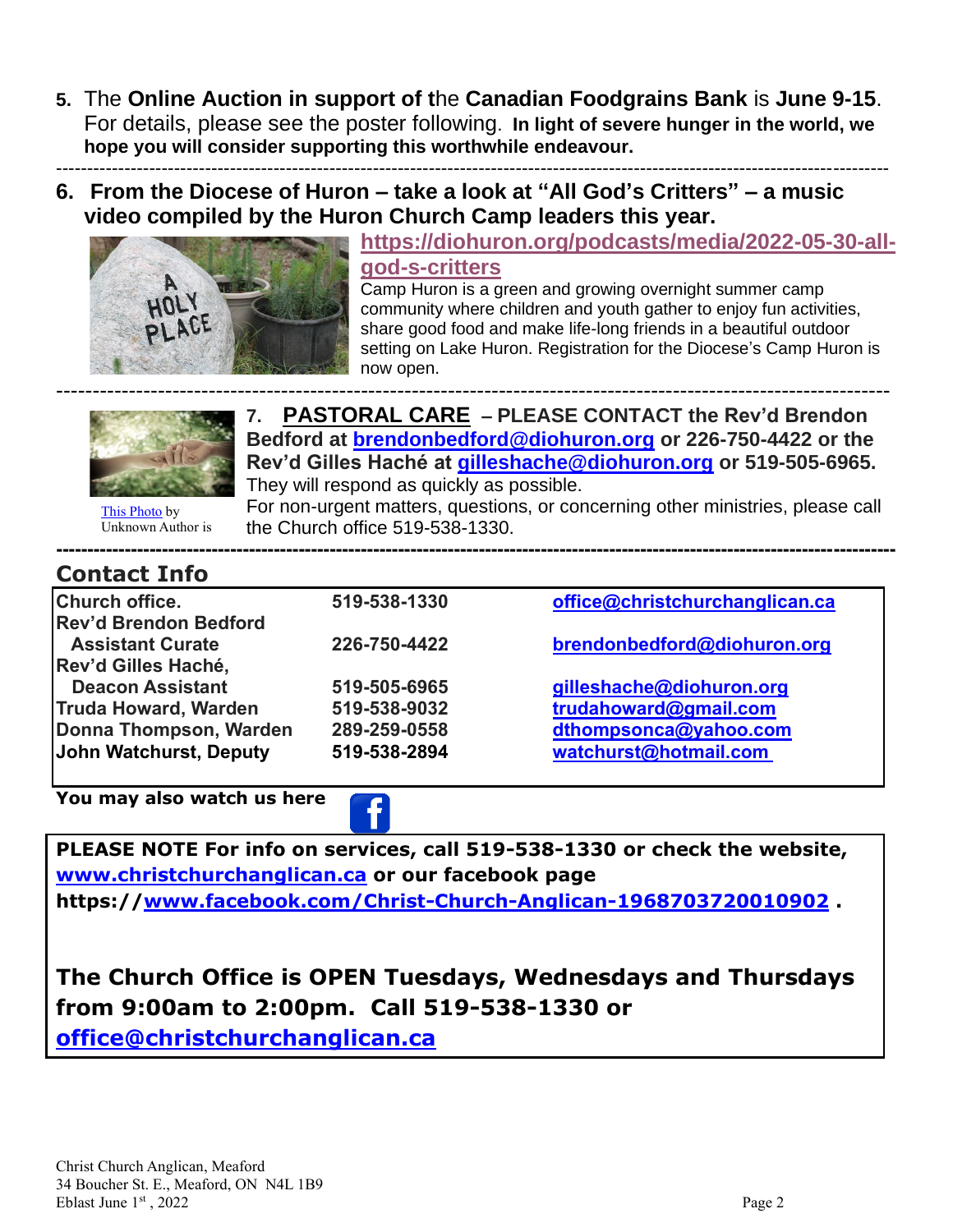## **Canadian Foodgrains Bank Ontario Online Auction** June 9 - 15, 2022

www.sydenhamauction.com



Info: Ontario@foodgrainsbank.ca or 519-373-2769

Christ Church Anglican, Meaford 34 Boucher St. E., Meaford, ON N4L 1B9 Eblast June 1st, 202  $2<sup>2</sup>$